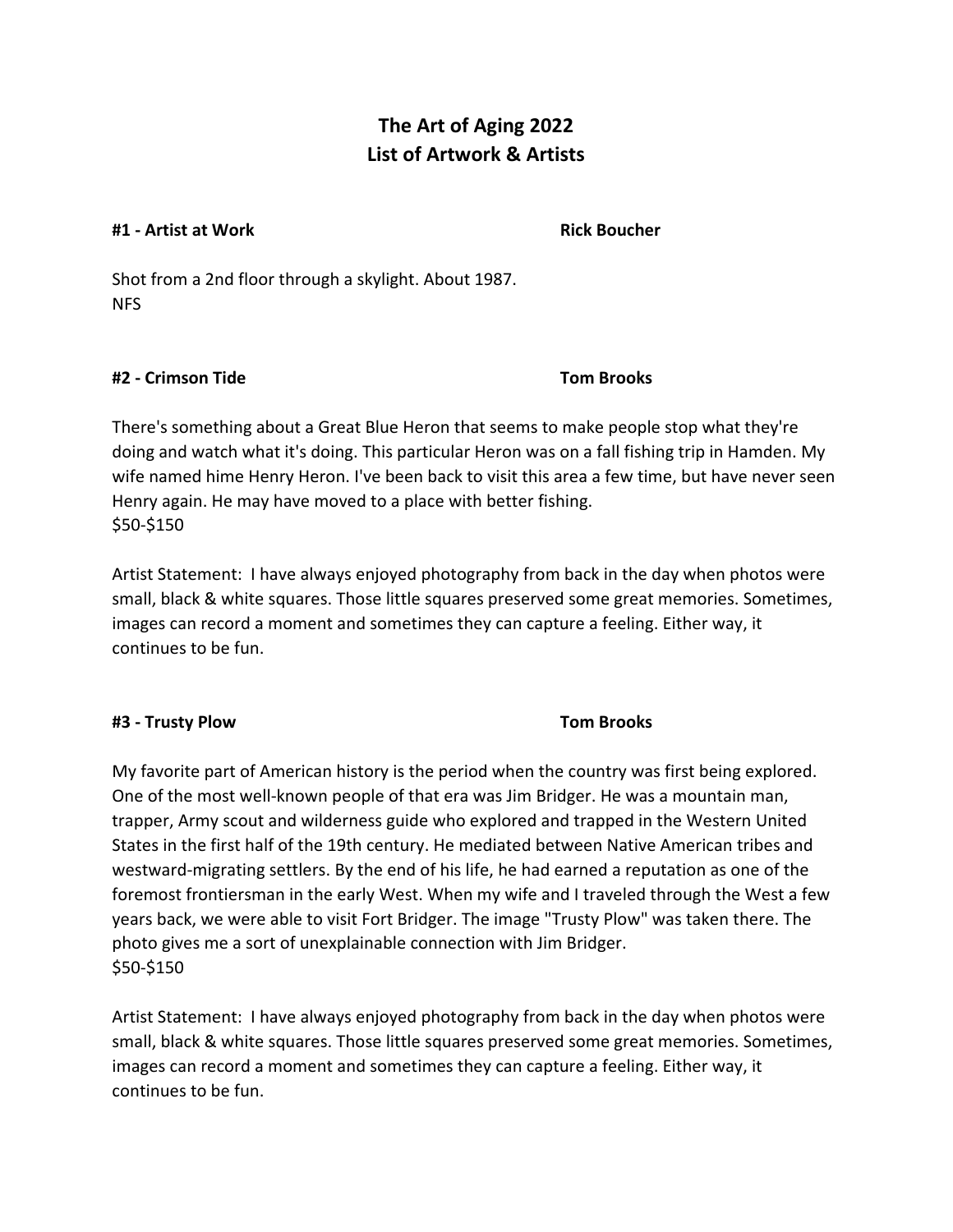**#4 - Grandma's Angel Norma Carey**

NFS

### **#5 - Settling Mist over Taurus Mtns, Turkey Alpha Coiro**

Passed this peaceful valley while traveling through Turkey in 2021 \$150

**#6 - Rock Graves Alpha Coiro**

Rock Graves 4th c. BC, along Dalyan R., Turkey \$150

## **#7 - Female Northern Cardinal Patrick Doyle**

This piece of art means a great deal to me as photography has been the one consistent thing I have felt that I was good at and enjoyed since my dementia diagnosis nine years ago. I enjoy taking walks around my neighborhood and this photograph was taken on one of those spring walks back in 2017. \$10.00

Artist Statement: I was diagnosed with Frontal Temporal Lobe Dementia nine years ago at the age of fifty-three. Photography only became a hobby of mine after my diagnosis. If you ask my wife and daughter they will tell you that I could barely take a photo to save my life before the dementia. I enjoy taking walks around my neighborhood with and without my dog, Pammy.

## **#8 - Black Crowned Night Heron Patrick Doyle**

This piece of art means a great deal to me as photography has been the one consistent thing I have felt that I was good at and enjoyed since my dementia diagnosis nine years ago. I enjoy taking walks around my neighborhood and this photograph was taken on one of those spring walks back in 2017.

\$10.00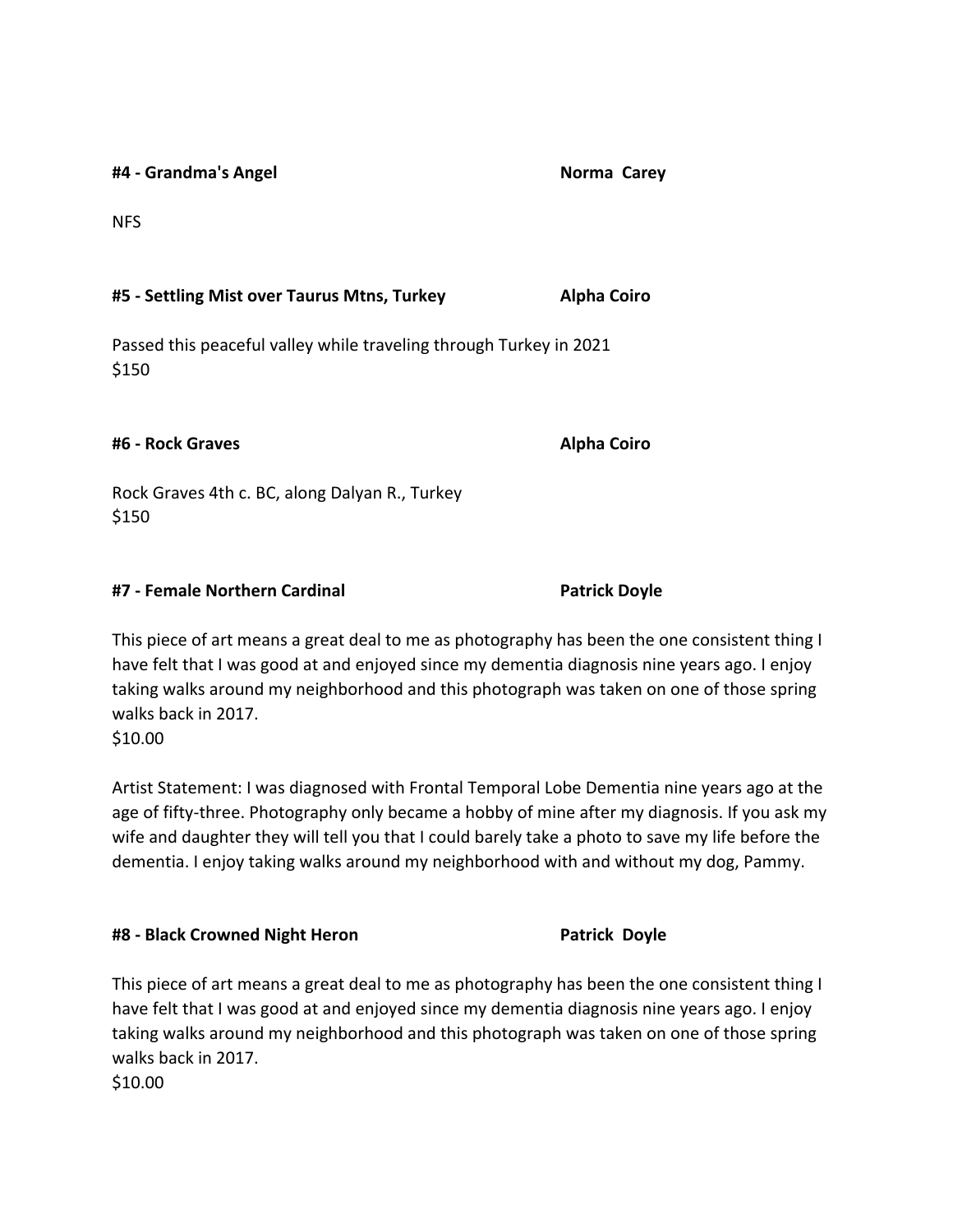Artist Statement: I was diagnosed with Frontal Temporal Lobe Dementia nine years ago at the age of fifty-three. Photography only became a hobby of mine after my diagnosis. If you ask my wife and daughter they will tell you that I could barely take a photo to save my life before the dementia. I enjoy taking walks around my neighborhood with and without my dog, Pammy.

## **#9 - Autumn Sunset Charlotte Dzujna**

I've always enjoyed taking photos of sunsets. This was taken in Truro on Cape Cod on a brisk day in October.

NFS

Artist Statement: I have enjoyed taking photos of many different subjects over the years.

# **#10 - Spring in Bloom Charlotte Dzujna**

On a visit to Chicago, I enjoyed seeing all the sights, but this field of flowers on a lovely June day caught my eye. NFS

Artist Statement: I have enjoyed taking photos of many different subjects over the years.

# **#12 - Australian Gold Coast Sunrise William Markunas**

This was taken in April 1991, sunrise at the Gold Coast, south of Brisbane, Australia. This photo won best of show at the Durham Fair 1991. NFS

# **#13 - Butterfly Love Affair Robin Michel**

I have been enjoying photography in the last few years because it is so easy to take photos with my cell phone. I am blessed to have a little flower garden and during the pandemic I found peace, resotration and hope in watching bees, butterflies, birds and critters. Simple pleasures are the blessings.

NFS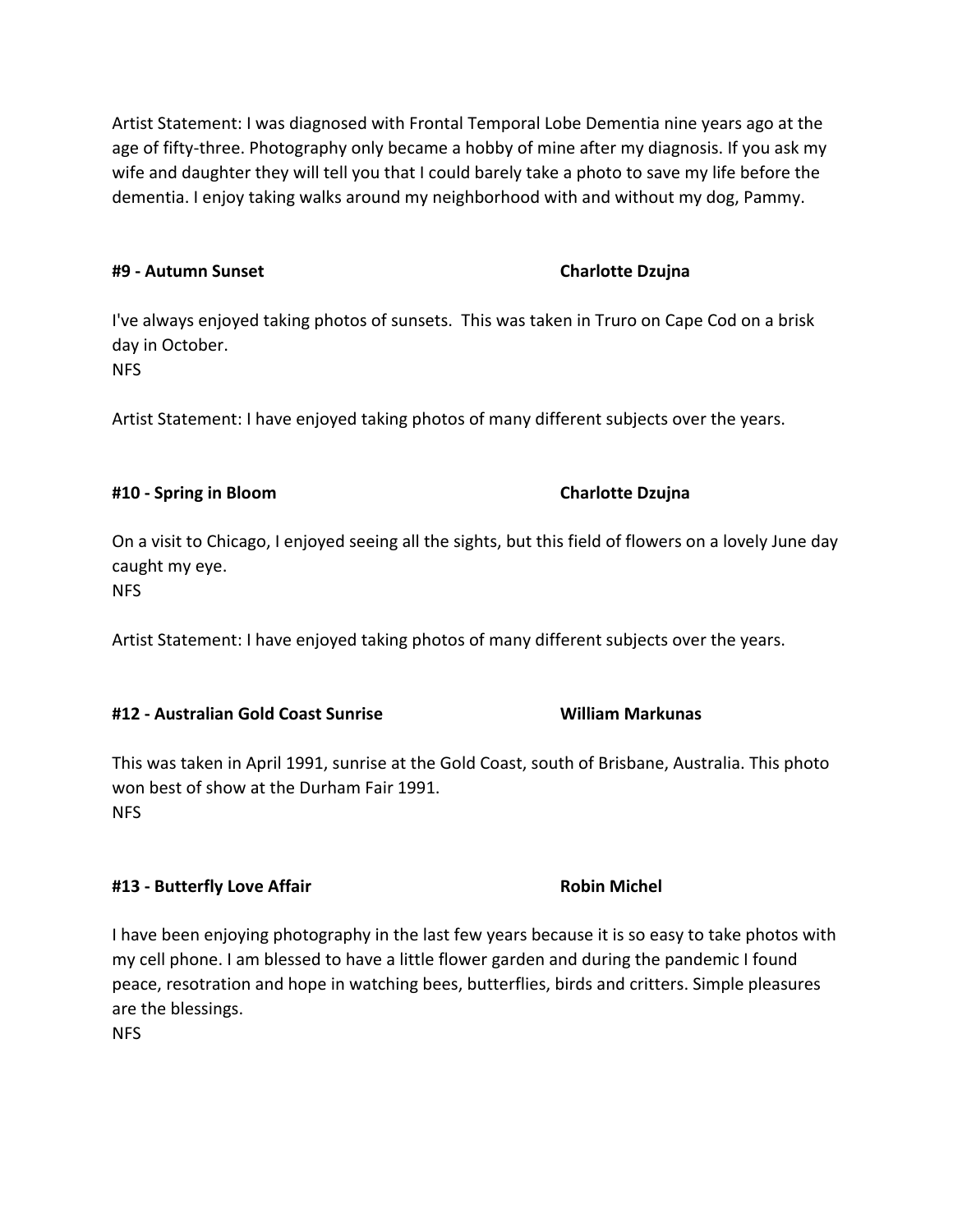Artist Statement: Because my father was a professional artist, I have been immersed in art my entire life. After a hiatus of many decades, I began to explore art again by experimenting with different genre.

### **#14 - Bumbling Along Robin Michel**

My most recent artistic endeavor was a class in Photoshop. My previous photos are unfiltered but I am now enjoying experimenting with various apps. This skill will enhance the calendars and story books that I create. NFS

Artist Statement: Because my father was a professional artist, I have been immersed in art my entire life. After a hiatus of many decades, I began to explore art again by experimenting with different genre.

## **#15 - Into the Light James Oliphant**

I often hike with friends but sometimes I like to go alone and take my camera to see if I can find a nice landscape scene. A couple of years ago, I decided I wanted to try to get a snow or ice scene in one of my favorite hiking spots. For nearly an hour on this quite cold day I took shots but none were very good. Just as I was about to leave, I came upon this scene with a bend in the brook and the sunlight shining through the trees. With the light and shadows, I just knew I had the shot I'd been hoping for! Whenever I look at the photo I feel the quiet and peaceful solitude of that spot.

\$100

Artist Statement: After retiring, I joined a painting class at the local senior center. I then decided to join the local art association, where I found that my paintings and photographs were well-received. Now I am taking online floral photography classes and have joined a local camera club. We are never too old to explore new possibilities!

## **#16 - I'm Watching You James Oliphant**

A few years afo, I happened to glance out my kitchen window and spotted this hawk in the tree just outside the apartment. I ran to get my camera thinking he probably would fly away before I returned, he stayed there for some time while I took a number of pictures. I love how in this photo he appears to be really watching me! Sometimes good shots just happen! \$75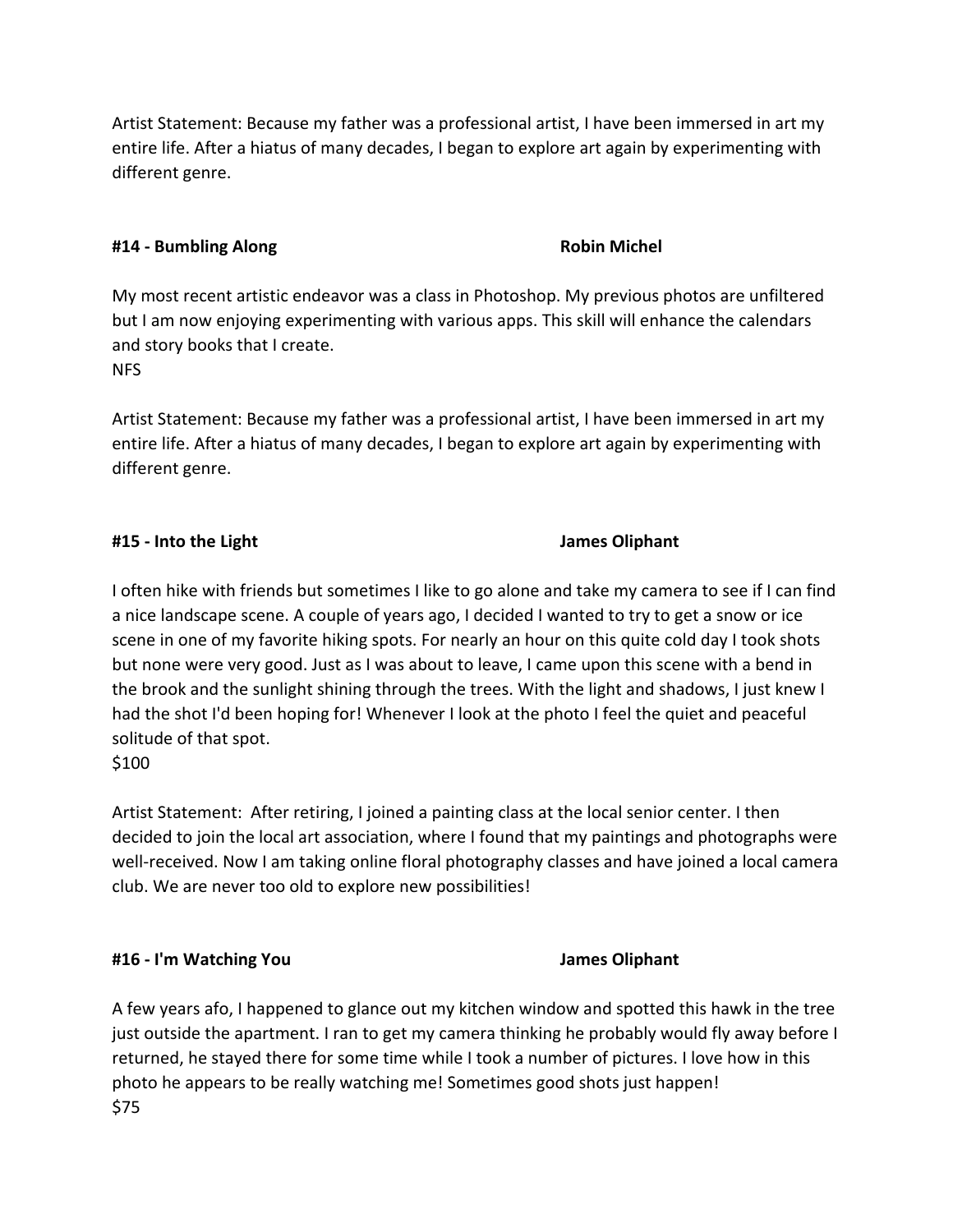Artist Statement: After retiring, I joined a painting class at the local senior center. I then decided to join the local art association, where I found that my paintings and photographs were well-received. Now I am taking online floral photography classes and have joined a local camera club. We are never too old to explore new possibilities!

## **#17 - A View Unseen James Oliphant**

I love to garden with flowers of all kinds and I have been learning ways to photograph them artistically. This photo of a cosmos in my backyard last summer involved "working" it to find a special look, and then applying a texture to give it that soft, velvety appearance. \$75

Artist Statement: After retiring, I joined a painting class at the local senior center. I then decided to join the local art association, where I found that my paintings and photographs were well-received. Now I am taking online floral photography classes and have joined a local camera club. We are never too old to explore new possibilities!

## **#18 - Springtime in DC Shelley Smith**

Springtime in Washington DC where I went in April. This piece is two phots taken by me and photoshop mixed to be one. NFS

Artist Statement: I knew I was retiring and needed a hobby. I became obsessed with photograpy - Love taking pictures and editing in photoshop.

## **#19 - Lighthouse Shelley Smith**

Lighthouse Park New Haven Connecticut with DC Flowers mixed into the background NFS

Artist Statement: I knew I was retiring and needed a hobby. I became obsessed with photograpy - Love taking pictures and editing in photoshop.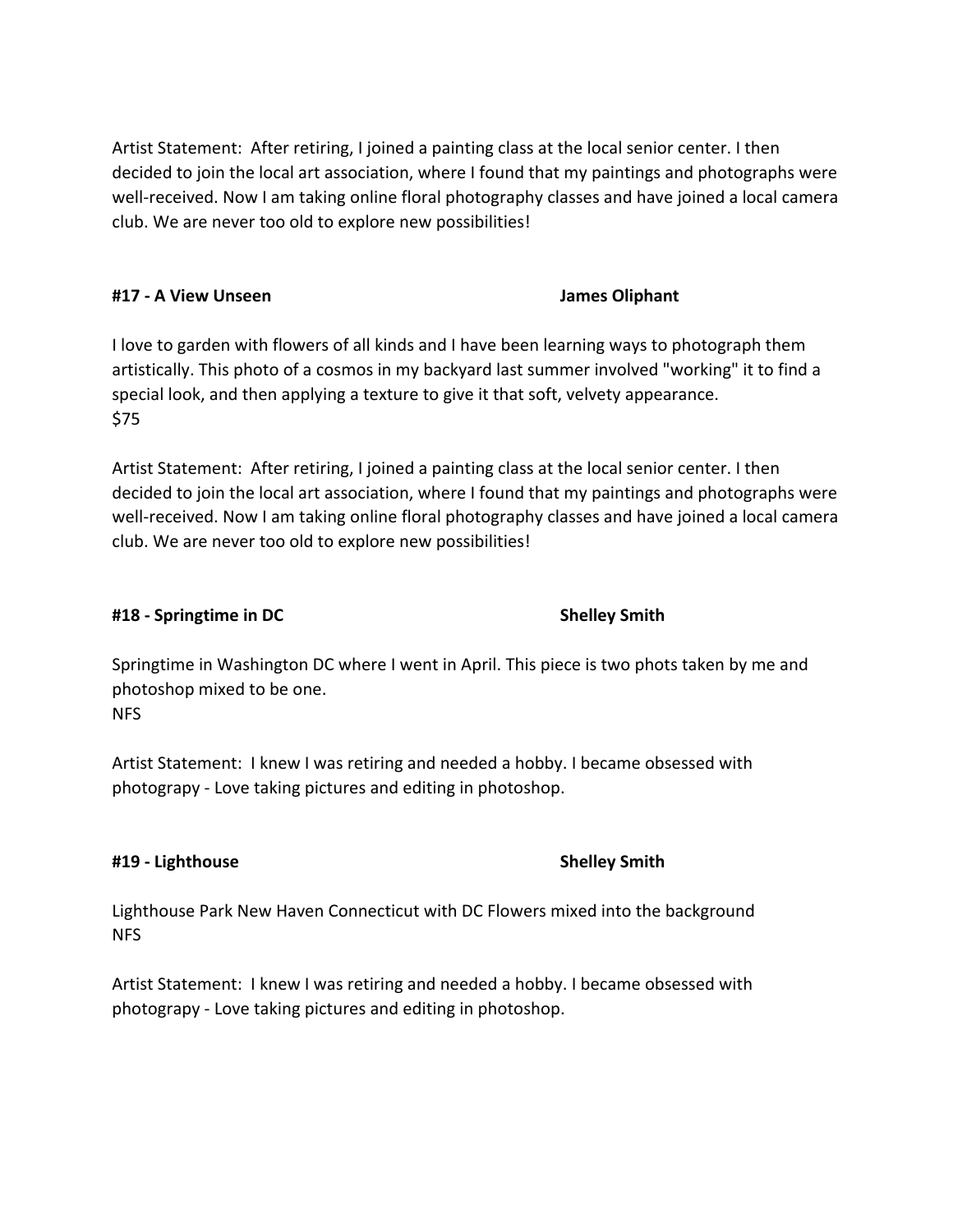### **#20 - Arab Nouveau Carole Abbate**

Arabian horses are beautiful and I wanted to show off this mare' beauty with the Art Nouveau style, so I have her leaping through the frame. 13 x 15" Watercolor; matted and framed - \$365

Artist Statement: I have been painting sporadically for the last 40 years. After retiring from my nursing profession, and moving to Connecticut from Washington state, I have been able to enjoy my painting even more. I cannot imagine my world without being able to create paintings. I am 76 years old, a resident of Woodbridge, CT and currently teaching a painting class at the Woodbridge Senior Center.

### **#21 - Wonkey Donkey and Friend Carole Abbate**

Donkeys are are adorable. I owned one many years ago and this one reminded me of mine so I thought I would paint him. He was alone to start with, but after several years I decided to give him a friend, Father Gnome, to keep him company. 11 x 14 mixed media on board 2018 - \$395

Artist Statement: I have been painting sporadically for the last 40 years. After retiring from my nursing profession, and moving to Connecticut from Washington state, I have been able to enjoy my painting even more. I cannot imagine my world without being able to create paintings. I am 76 years old, a resident of Woodbridge, CT and currently teaching a painting class at the Woodbridge Senior Center.

## **#22 - Lady Angelica Stella Barone**

One of my very first paintings. It won best of show award in 1986 and is one of the families' favorites.

NFS

I was inspired when I first started taking oil paintings through adult educations. I only started oil painting classes once my children were grown and I had time to focus on my art.

## **#23 - Fall Reflection Norma Carey**

I enjoy the colors of Fall and the reflection of the colors in the water that soothes the soul. NFS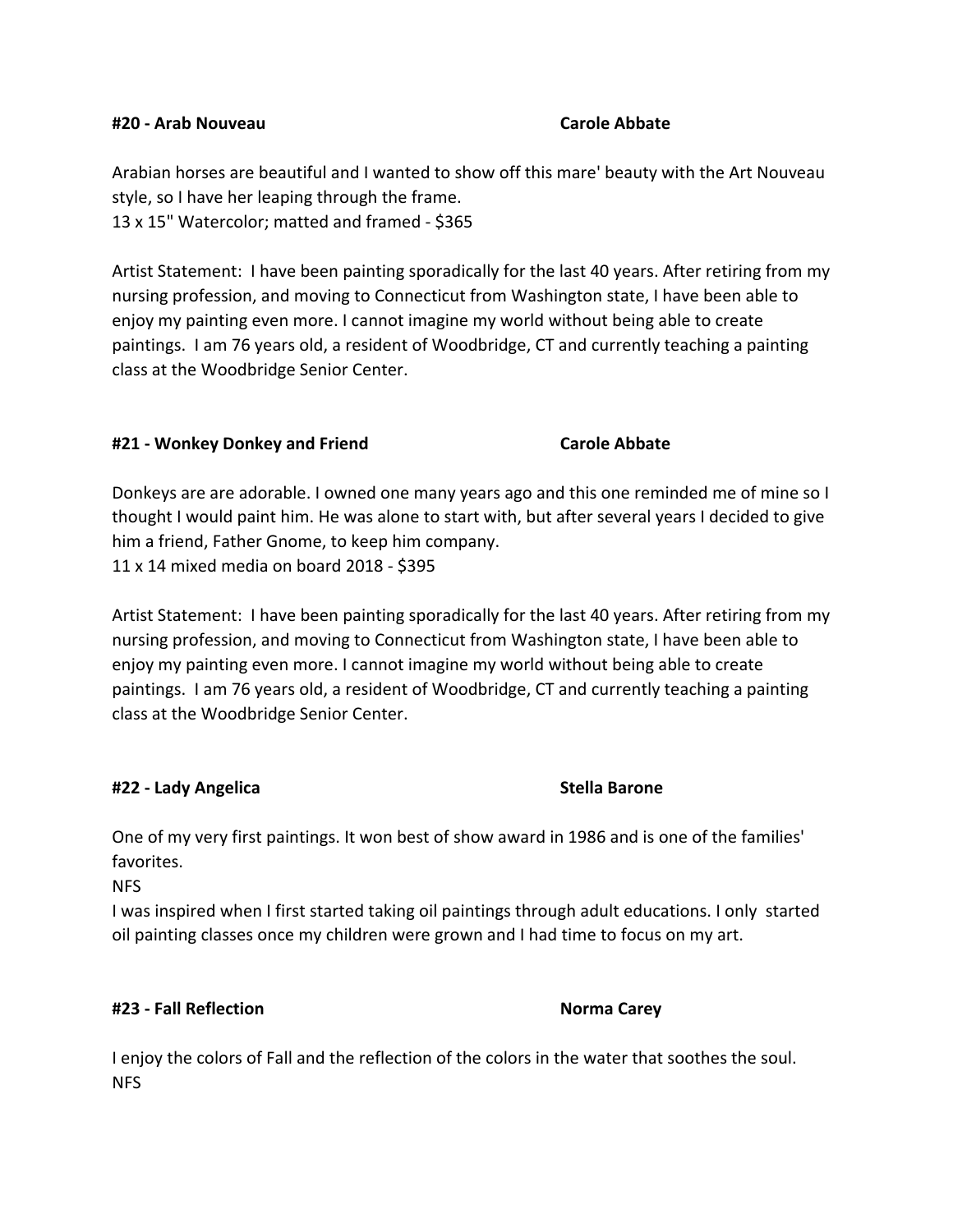Artist Statement: Being able to bring life to a painting and to share it with others is beautiful.

### **#24 - Elephants-A Mothers Love Norma Carey**

I enjoy watercolor painting of animals and this is one of my favorites. Elephants represent strength. The herd shares in the raising of their young and that is a beautiful thing. NFS

Artist Statement: Being able to bring life to a painting and to share it with others is beautiful.

## **#25 - The Green Door Marie Dallas**

This is scene I photographed in a cove near Dubrovni, Croatioa. It's done in acrylics and is one of the pieces I have worked hardest on. \$75

Artist Statement: After retirement I joined the art class at our senior center and discovered how much I enjoyed creating works of art. I work in many mediums - acrylic, pastels, collage and most recently I have fallen in love with acrylic pouring.

## **#26 - Phoenix Rising Marie Dallas**

This started as an acrylic art pour, a medium I am still experimenting with. I didn't set out to create a bird, but when I saw the original results I could see a beautiful bird hiding in the pour. I painted and collaged and embellished until the phoenix emerged. I think it's one of the more beautiful works I've done. \$60

Artist Statement: After retirement I joined the art class at our senior center and discovered how much I enjoyed creating works of art. I work in many mediums - acrylic, pastels, collage and most recently I have fallen in love with acrylic pouring.

## **#27 - Autumn Marsh Marjorie Depoy**

I painted this from a photo that I took last fall near my home in Norton Shores, MI. This is a boardwalk that I walk oftern with my husband and dog. NFS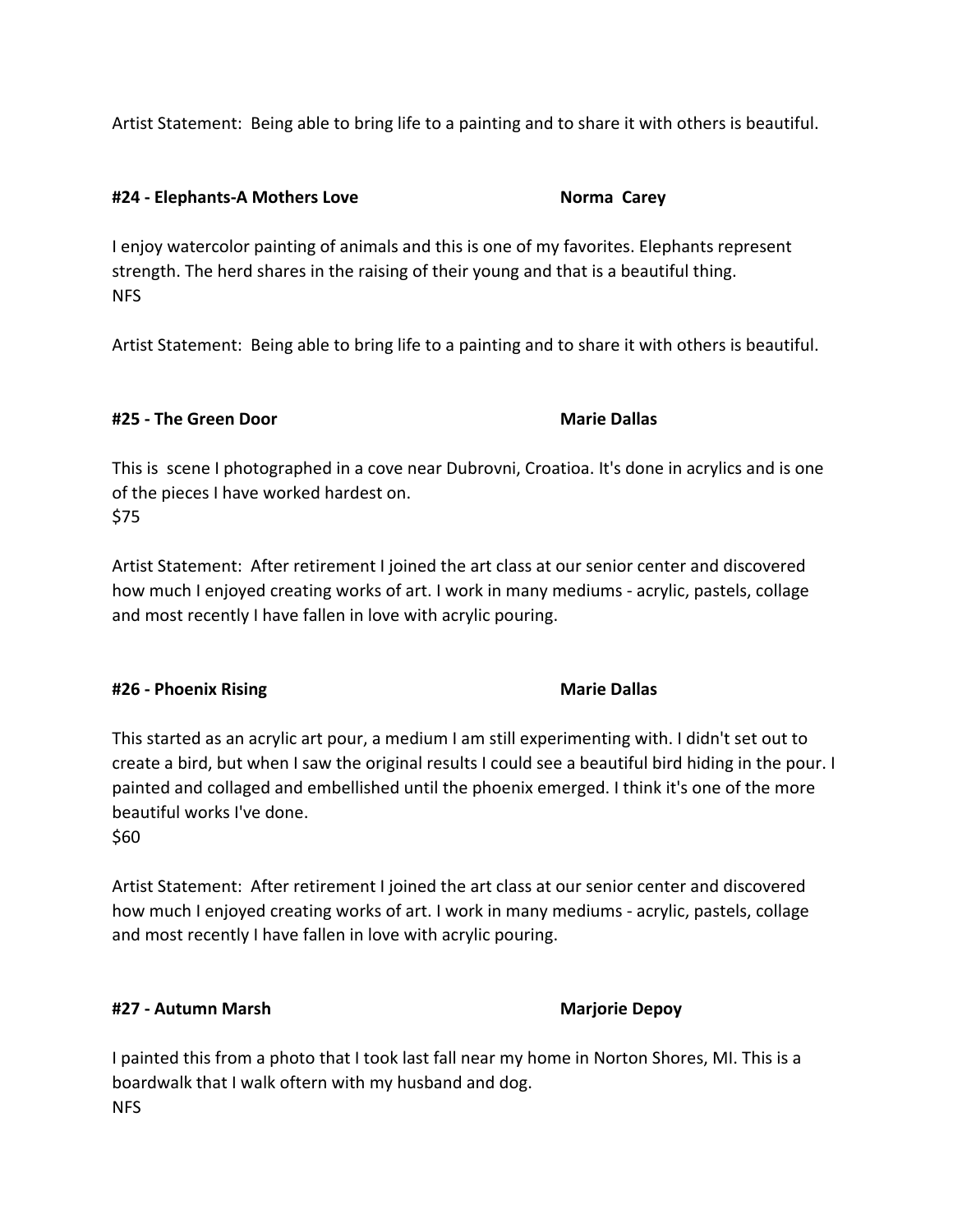Artist Statement: I'm mostly a self-taught artist. I've taken a few occasional classes. I'm currently taking a weekly class at a senior center. I mostly paint landscapes sine I love the outdoors.

### **#28 - Crimson Sunset Marjorie Depoy**

Sunset in Norton Shores, Michigan in Summer. NFS

Artist Statement: I'm mostly a self-taught artist. I've taken a few occasional classes. I'm currently taking a weekly class at a senior center. I mostly paint landscapes since I love the outdoors.

### **#29 - Friday Night Haircut Rosemary Drennan**

This is from a photo in a magazine I came across that grabbed my attention NFS

Artist Statement: Having been interested in art since kindergarten, I took art classes at the senior center.

# NFS

Artist Statement: Having been interested in art since kindergarten, I took art classes at the senior center.

### **#31 - Birches #1 Rosemary Drennan**

Watercolor of birches using a masking technique. NFS

Artist Statement: Having been interested in art since kindergarten, I took art classes at the senior center.

### **#30 - Still Life #37 Rosemary Drennan**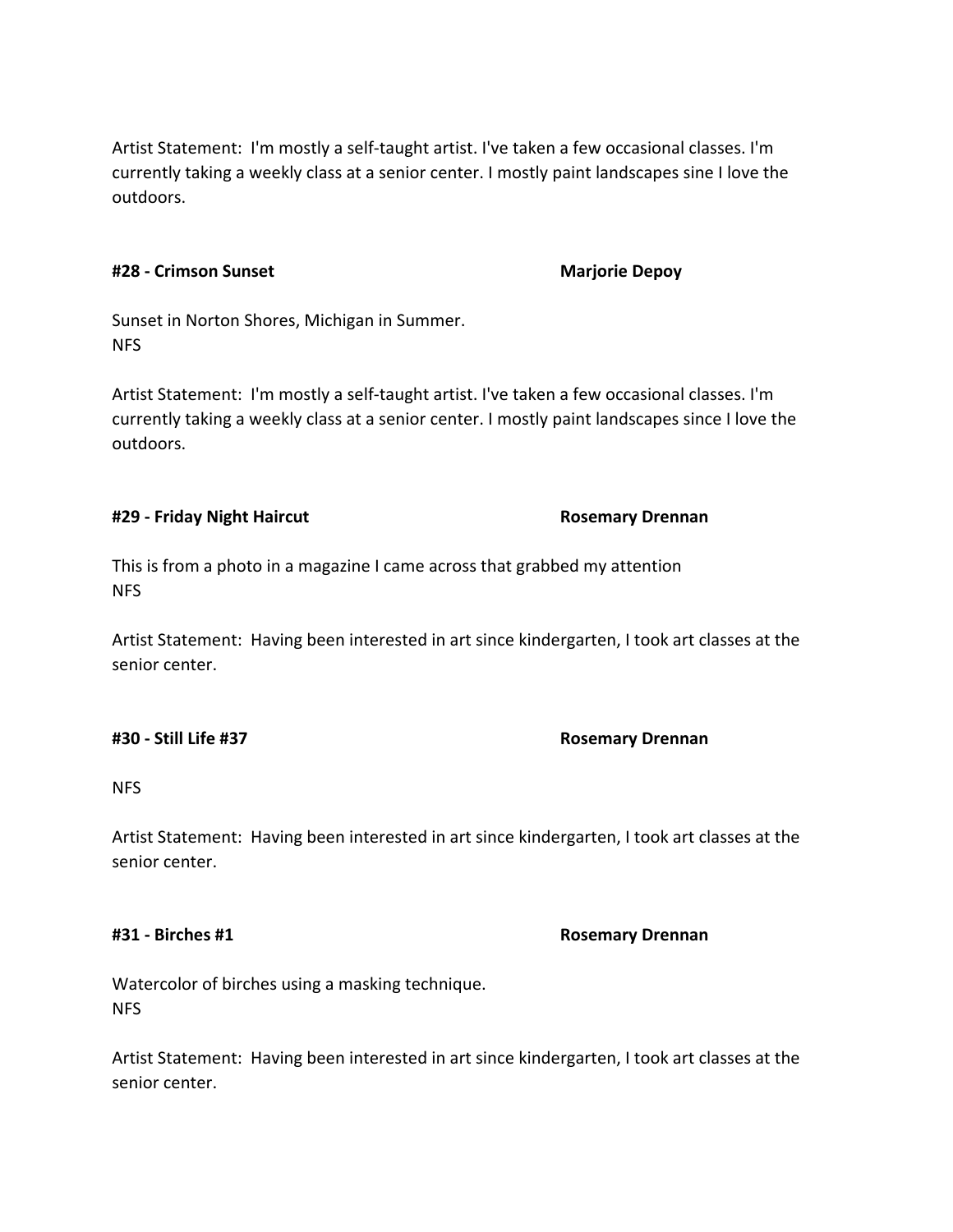### **#32 - Birches #2 Rosemary Drennan**

NFS

Artist Statement: Having been interested in art since kindergarten, I took art classes at the senior center.

### **#33 - Contentment Rosemary Drennan**

NFS

Artist Statement: Having been interested in art since kindergarten, I took art classes at the senior center.

### **#34 - Joe in Italy Rosemary Drennan**

My husband Joe went on an elder hostel in Italy. This painting from photo of Joe on a village street in the afternoon. NFS

Artist Statement: Having been interested in art since kindergarten, I took art classes at the senior center.

**#35 - We Built This City Kate Galambos**

\$400

Artist Statement: Line, color, texture, value, direction, and more -- these are elements in the world which I seek to communicate using a visual language. As a person who now has time to contemplate and practice, I find my joy in painting and mixed media.

**#36 - Excalibur Kate Galambos**

\$400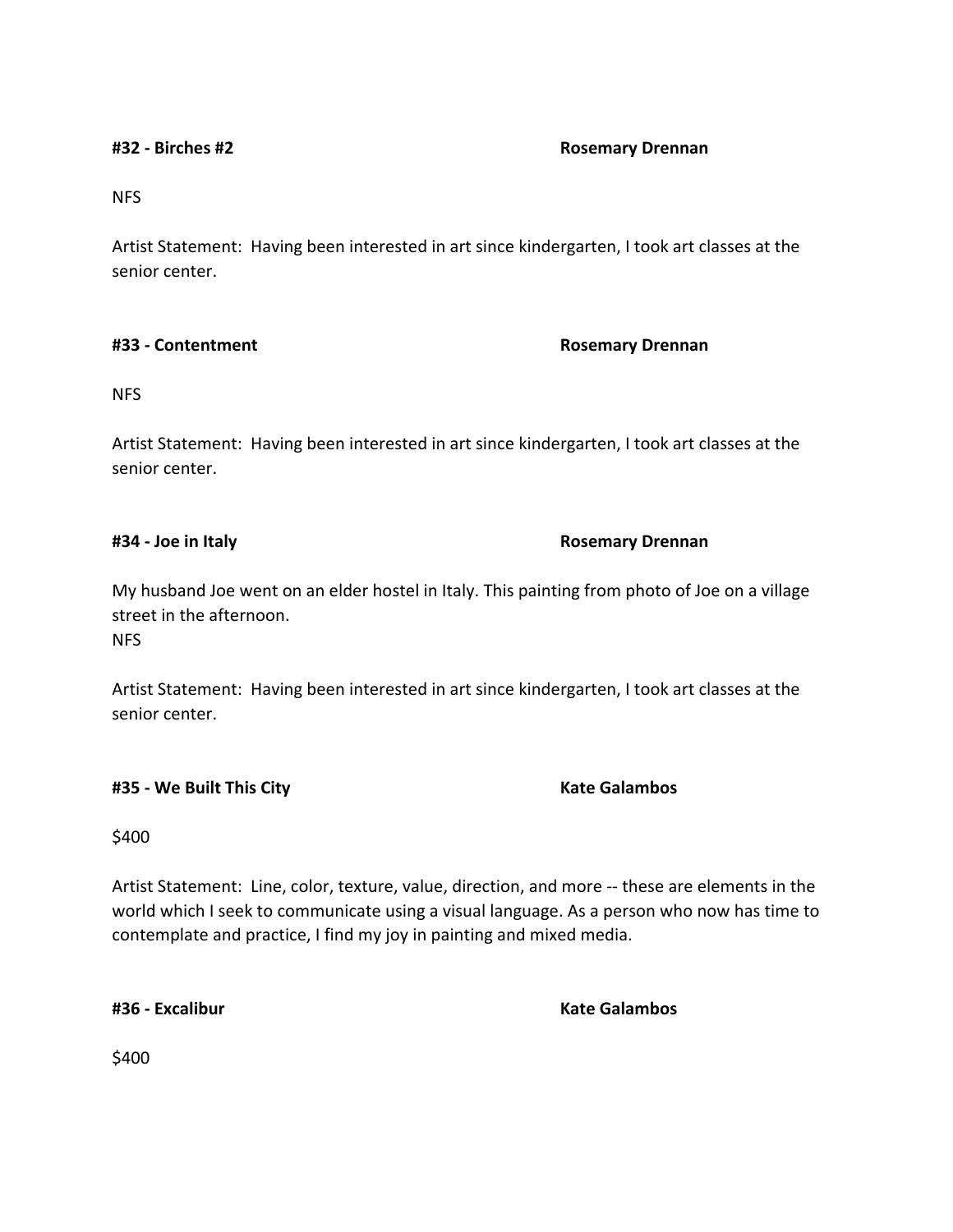Artist Statement: Line, color, texture, value, direction, and more -- these are elements in the world which I seek to communicate using a visual language. As a person who now has time to contemplate and practice, I find my joy in painting and mixed media.

# **#37 - Magic Mountain Kate Galambos**

\$120

Artist Statement: Line, color, texture, value, direction, and more -- these are elements in the world which I seek to communicate using a visual language. As a person who now has time to contemplate and practice, I find my joy in painting and mixed media

# **#38 - October Kate Galambos**

# \$400

Artist Statement: Line, color, texture, value, direction, and more -- these are elements in the world which I seek to communicate using a visual language. As a person who now has time to contemplate and practice, I find my joy in painting and mixed media.

# **#39 - Me, as Queen Esther Joanie Halaweh**

NFS

Artist Statement: I started oil painting around 2012 when I was about 60 years old. I do realism painting in oil.

**#40 - Tooty, Fruity Tea Time Joanie Halaweh**

\$150

Artist Statement: I started oil painting around 2012 when I was about 60 years old. I do realism painting in oil.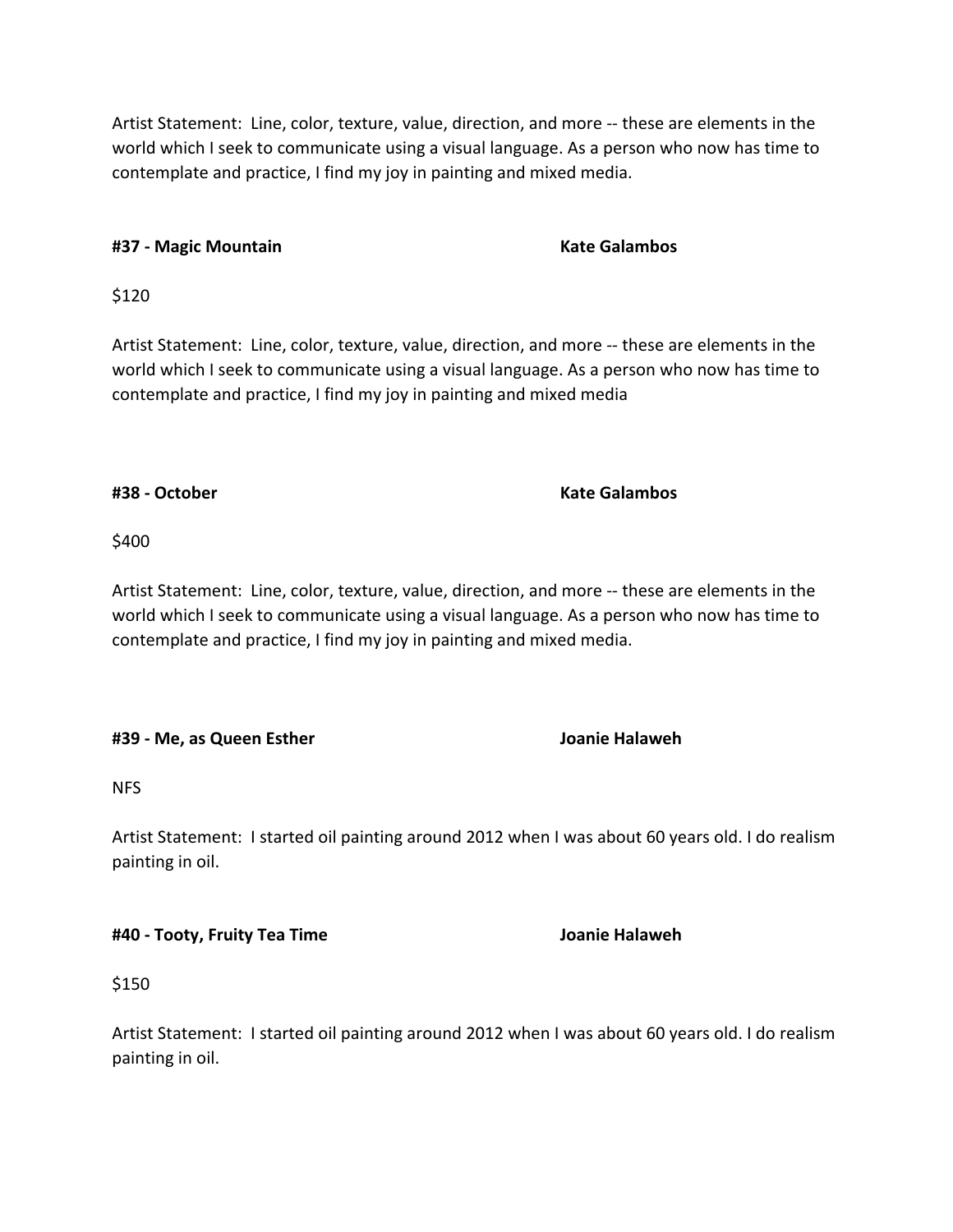### **#41 - Look who's daydreaming Joanie Halaweh**

\$100

Artist Statement: I started oil painting around 2012 when I was about 60 years old. I do realism painting in oil.

## **#42 - The Rose Cheryl M Harrigan**

This picture was drawn in the summer of 2021 and is based on an image my brother had in his mind of a rose sitting by the window capturing the peacefulness of rolling hills, cypress trees, and a sunset.

NFS

Artist Statement: I am a 65 year old artist and this is my second year submitting my art work for the painting category.

## **#43 - The Swan Cheryl M Harrigan**

I drew this swan for a family friend who loves swans and was looking for illustrations for her book of poetry: Swan Songs-Melodies of My Spirit by Salima Ira Swain, published in December 2020 NFS

Artist Statement: I am a 65 year old artist and this is my second year submitting my art work for the painting category.

## **#44 - Maxwell in Thought Cheryl M Harrigan**

I was inspired in 2021 to draw this picture of a man that is in deep thought because I wanted to capture the lines and features of his face and clothing which I feel brings life to this still moment in time.

NFS

Artist Statement: I am a 65 year old artist and this is my second year submitting my art work for the painting category.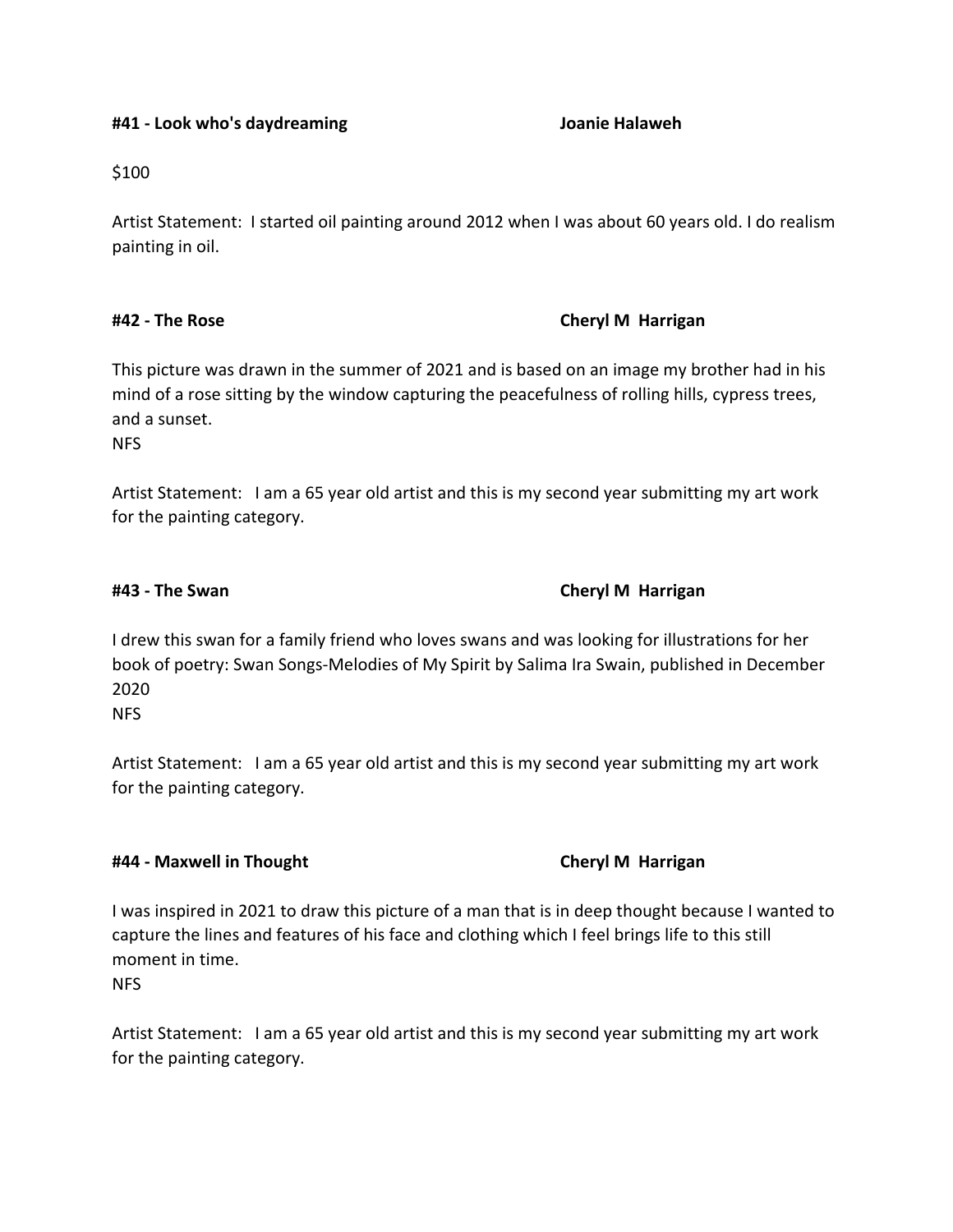NFS

Artist Statement: I have always loved to draw. I attended college classes and learned all I could. Now as a senior I am loving being able to teach others to make all kinds of art that they never thought they could! In the process of teaching I too am learning and growing as an artist.

### **#46 - Spring Mix Joy Hulst**

NFS

Artist Statement: I have always loved to draw. I attended college classes and learned all I could. Now as a senior I am loving being able to teach others to make all kinds of art that they never thought they could! In the process of teaching I too am learning and growing as an artist.

### **#47 - Meig's Point walk LaQueta Jamieson**

This is an area in Hammonasset State Park called Meig's Point. I often take walks with my adult son in various state parks in Connecticut. It reminds me of the pleasure I have being with him while enjoying nature.

10" x 14" watercolor paining -\$300

Artist Statement: I have always entitled doing crafts and particularly painting with oils, acrylics and watercolor. About 20 years ago I found that watercolor was my true passion. It gives me such pleasure to paint and I don't believe that I could exist any longer without it.

### **#48- Shades of Pastel Colors Sharon Johnson**

Sharon is excited to share her beautiful geometric and abstract painting. She even thought of flower patterns during her design. She thought about mandelas, but created her own art piece sith her creativity and unique brushing techniques using beautiful colors.

**#49 - Blue Bird Christine Lees Jonientz**

NFS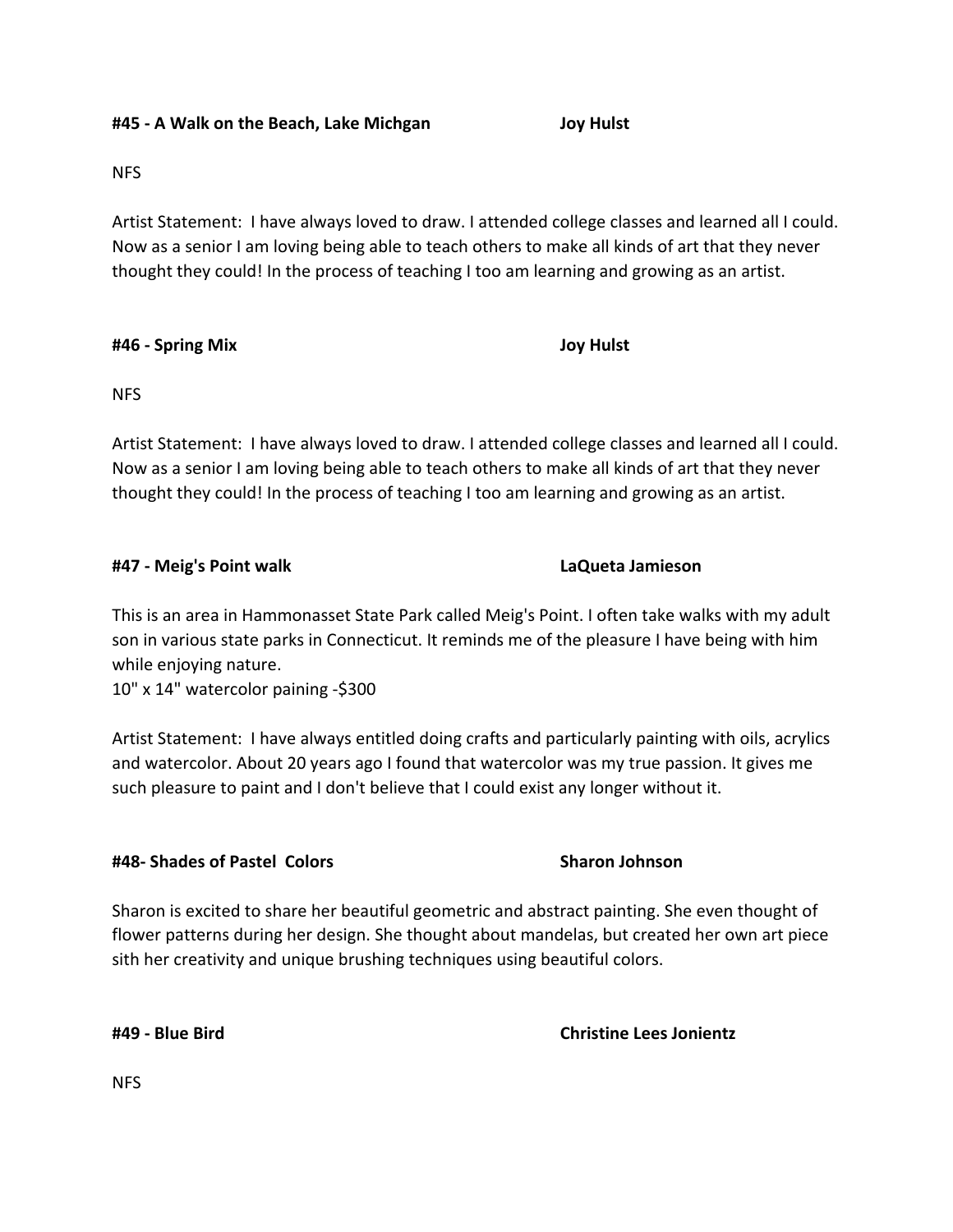Artist Statement: Classes in art at the Miller Senior Center in Hamden have opened a whole new area of creativity for me that I had not explored before. I used to be inhibited by perfectionism. Now, I just enjoy the process and learn from it.

## **#50 - Loch Torridan Christine Lees Jonientz**

NFS

Artist Statement: Classes in art at the Miller Senior Center in Hamden have opened a whole new area of creativity for me that I had not explored before. I used to be inhibited by perfectionism. Now, I just enjoy the process and learn from it.

## **#51 - Petey Jeanette Kaczmarczyk**

One morning as I was reading the newspaper, an image of a horse caught my eye. I pondered in my thoughts on how to give this horse life. I started on line at a time. I wanted to depict It's beauty with each stroke of the brush. I remember having many conversations with Petey, that's what I named him. As he became one of my greatest and favorite creations. I love Petey. NFS

Artist Statement: Anyone can call themselves an artist. But when you have the pleasure to meet a 91 year old with such passion for art- the way her face lights up when speaking about her paintings, you know you have been fortunate to meet a true artist. Jean describes her art with each stroke as if she is reliving that day all over again it is fascinating to listen. I believe Jeans Art work should be shared with the world as each painting has a story to tell. Maria Olmo- Director of Mary Wade Residential Care

## **# 52 - Gals Getting Ready & #53 Lego Master Anne LeMieux**

#52 One large section of Pier 94 was a veritable village of show dogs and their retinues of owners, groomers, and trainers, complete with aisles like streets, and hundreds of booth spaces. Cages and tables, coolers and folding chairs, all camped out waiting their turn to show. Lots of hair-dryers and dog-hair products. What they say about people coming to resemble their dogs seemed especially evident with this glamorous pair, especially in the hairstyles! #53 Wire Fox Terrier "King" was 2019 Best in Show winner. Lego artist Chris lhles honored the champ with a Lego sculpture that was on display for the week, and he was able to meet the real King! I started this sketch from my perch at a high-top round table in the adjacent food court, a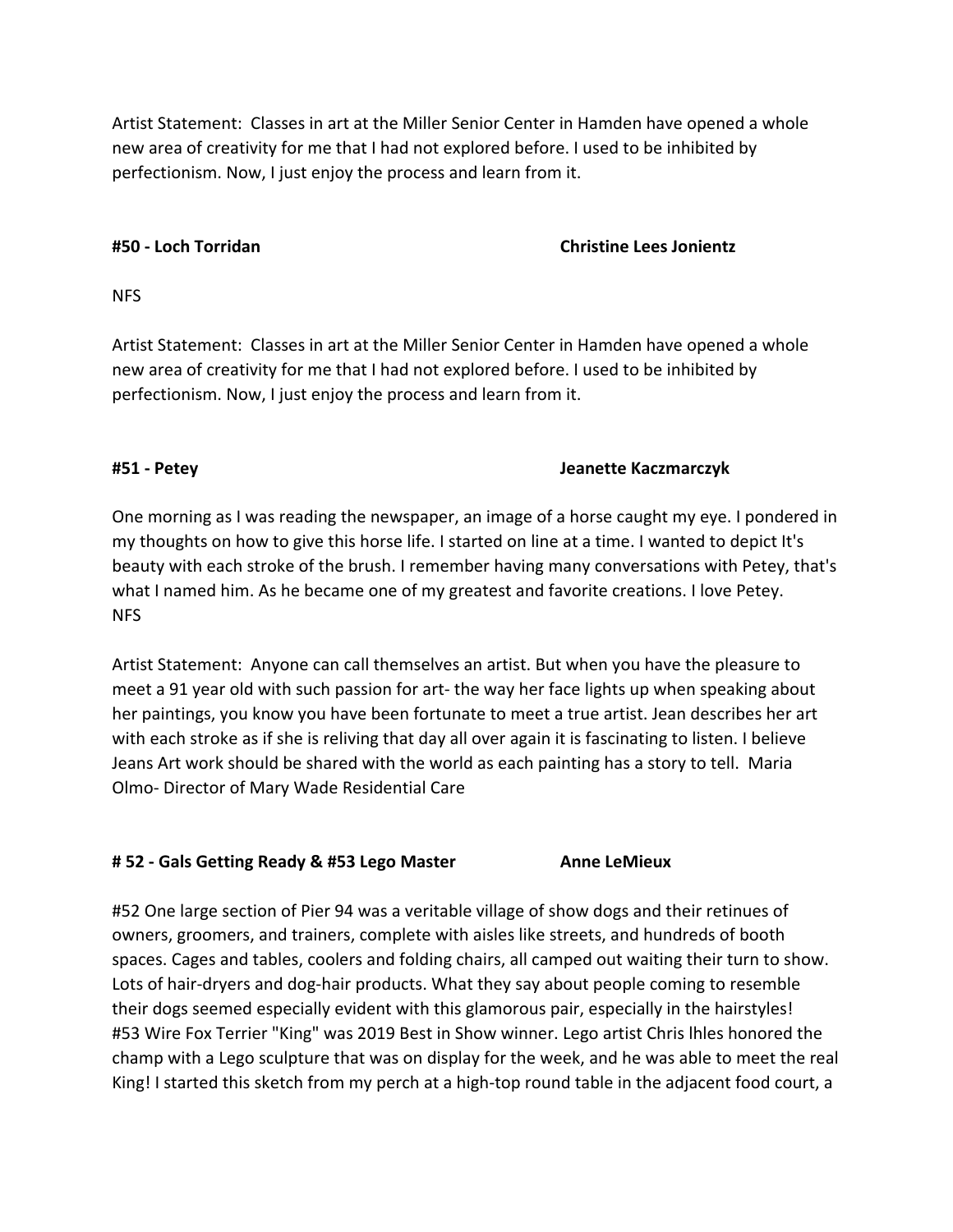good spot to watch all the action. I took a quick reference photo with my phone, so I would work on the details later. **NFS** 

Artisit Statement: I entered my first drawing contest at the local Children's Library in 4th grade, winning 3rd prize for an illustration of Anne's House of Dreams. In college in Boston, I minored in illustration, specializing in pen-and-ink, especially inspired by the drawings of Garth Williams and the wood engravings of Fritz Eichenberg. Though it didn't become a career, as an amateur, I've always loved sketching!

# **#54 Agility & #55 Sensation Anne LeMieux**

#54 An expecially fun aspect of the WKC experirence was watching the agility competitions. The dogs and their trainers exuded eagerness, enthusiastic delight, and incredible focus as they raced together, so in sync, through their course!

#55 A statue of the WKC emblematic mascot and 19th century champion Pointer "Sensation" inspired this sketch. With all the commotion at Pier 94, where most of the events were held, the gleaming frozen motion of this statue caught my eye. A 1935 steel engraving of Sensation, by the artist J. Wellstood, inspired the statue. NFS

Artisit Statement: I entered my first drawing contest at the local Children's Library in 4th grade, winning 3rd prize for an illustration of Anne's House of Dreams. In college in Boston, I minored in illustration, specializing in pen-and-ink, especially inspired by the drawings of Garth Williams and the wood engravings of Fritz Eichenberg. Though it didn't become a career, as an amateur, I've always loved sketching!

## **#56 – Sensation and #57 Leg Studies Anne LeMieux**

#56 WKC Trophy and Ask Me Desk: Just before the pandemic hit and the world closed down, my son was invited to work at the WKC 2020 Dog Show, through Creative Spirit US, a disability vocational organization. I was lucky enough to tag along. While he did shifts at the "Ask Me" desk, and provided other support to both contestants and attendees, I kept myself busy with my sketchbook and pens.

#57 Leg Studies: Closeup of the strong, muscular legs of this beed in the sporting group classification, in which form serves function. When sketching, sometimes I concentrate on an overall impression, other times I zoom in on details.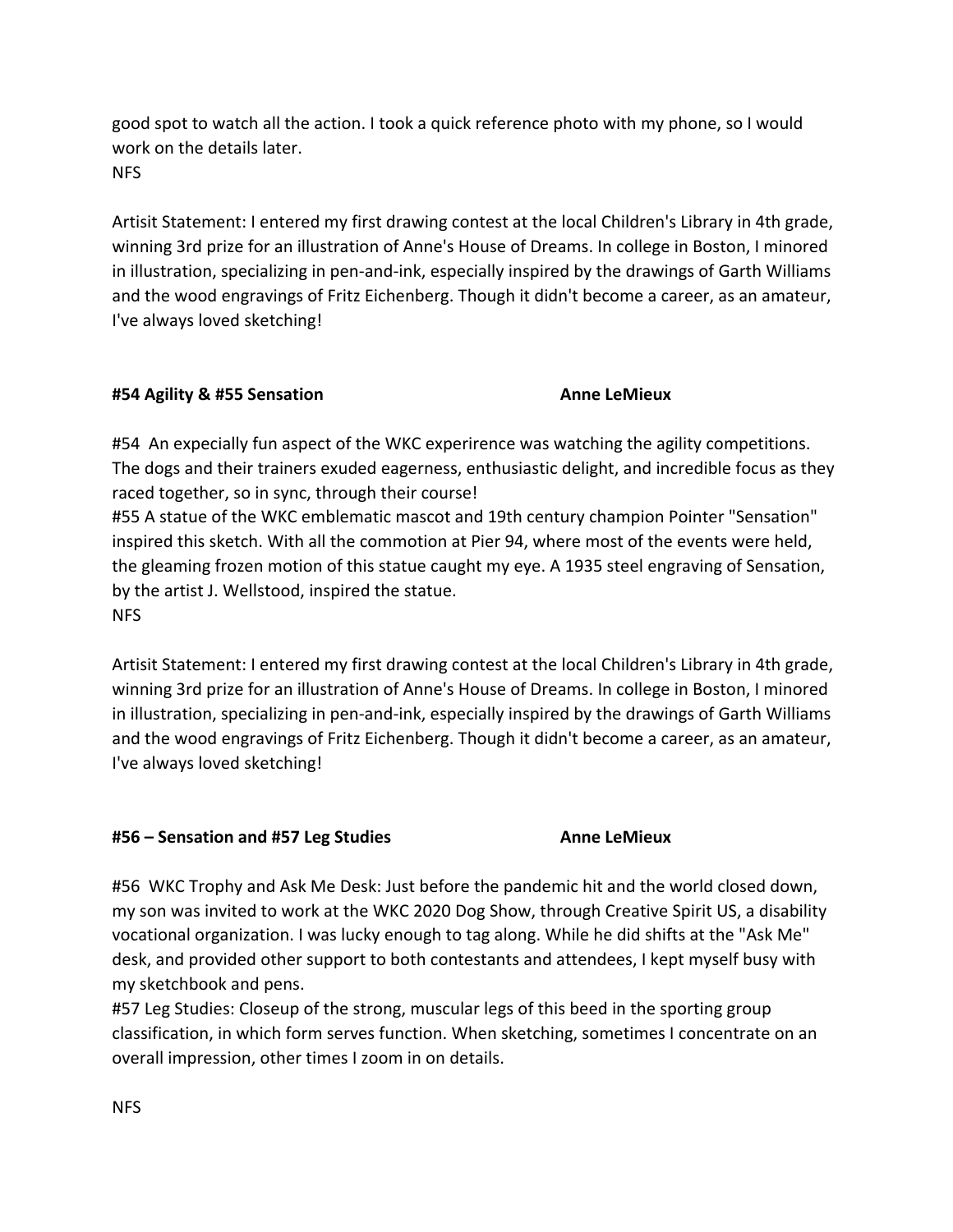Artisit Statement: I entered my first drawing contest at the local Children's Library in 4th grade, winning 3rd prize for an illustration of Anne's House of Dreams. In college in Boston, I minored in illustration, specializing in pen-and-ink, especially inspired by the drawings of Garth Williams and the wood engravings of Fritz Eichenberg. Though it didn't become a career, as an amateur, I've always loved sketching!

## **#58 Adele and her Irish Wolfhound & #59 Puppies Anne LeMieux**

# 58 I've included this sketch of Adele and her Irish Wolfhound even though I didn't do justice to Adele's dog-if the proportions and perspective between the neck and back were accurate, she would never meet the standards of the breed for form! But what I love most about pen and-ink sketching is knowing that I'm bound to make indeleble mistakes, which somehow frees me from the burden of striving for perfection.

#59 And who can resist puppies? Not me! NFS

Artisit Statement: I entered my first drawing contest at the local Children's Library in 4th grade, winning 3rd prize for an illustration of Anne's House of Dreams. In college in Boston, I minored in illustration, specializing in pen-and-ink, especially inspired by the drawings of Garth Williams and the wood engravings of Fritz Eichenberg. Though it didn't become a career, as an amateur, I've always loved sketching!

## **#60 - Winter converstaion Robin Michel**

I had not taken art classes since college and several months ago took a pastels class at Southington Community Cultural Arts - I had never worked with pastels before. For a first-time effort, it isn't professional but it makes me smile. NFS

Artist Statement: Because my father was a professional artist, I have been immersed in art my entire life. After a hiatus of many decades, I began to explore art again by experimenting with different genre.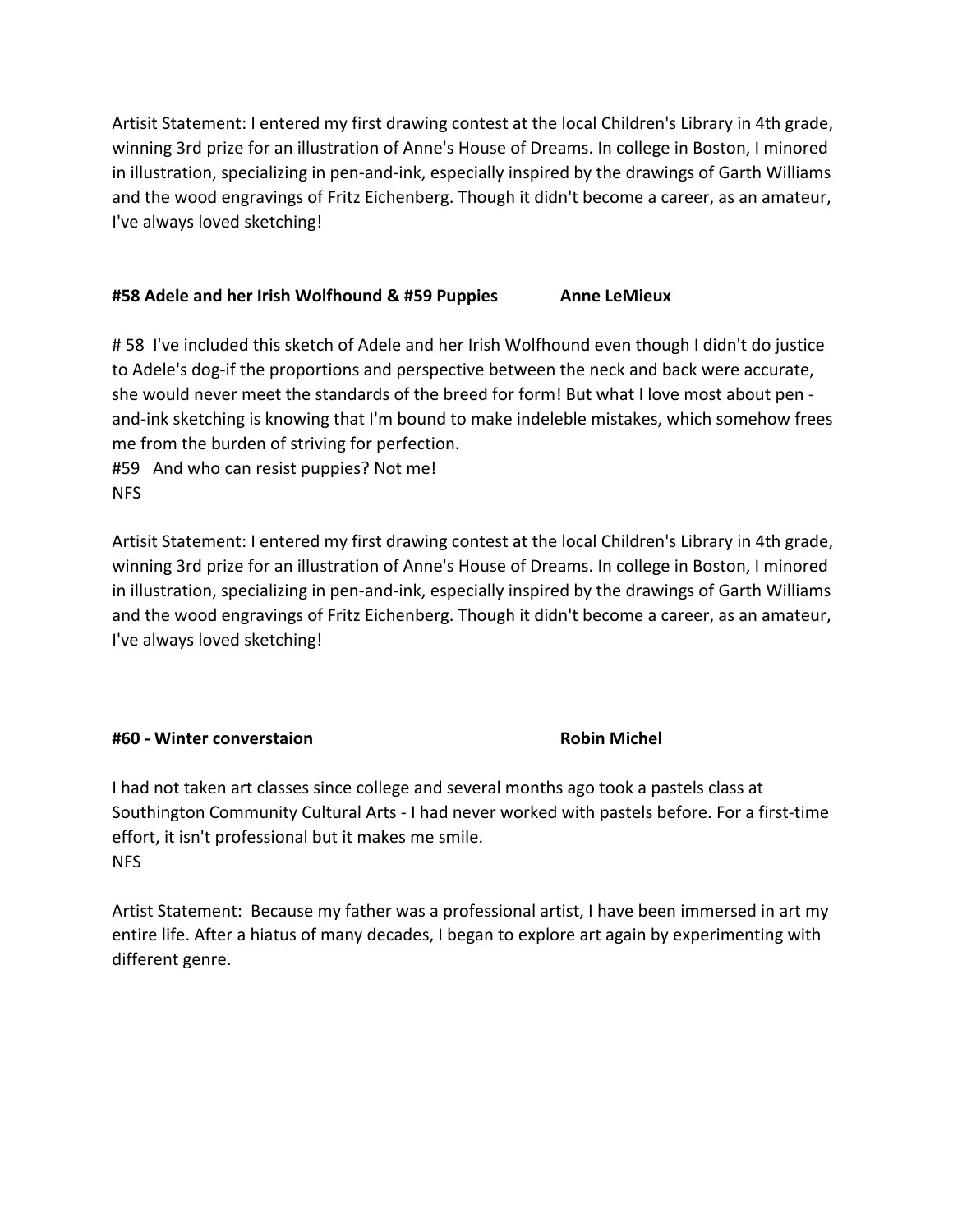**#61 - Winter Peace Claudia O'Connell**

NFS

Artist Statement: Started sketching and experimenting with watercolor and was hooked. Love being outside so most of my paintings are from my garden and travels.

### **#62 - Intense Beach Claudia O'Connell**

NFS

Artist Statement: Started sketching and experimenting with watercolor and was hooked. Love being outside so most of my paintings are from my garden and travels.

### **#63 - Hammonasset Beach Claudia O'Connell**

NFS

Artist Statement: Started sketching and experimenting with watercolor and was hooked. Love being outside so most of my paintings are from my garden and travels.

### **#64 - Asian Fisherman Kathy Pontin**

Asian Fisherman is a watercolor painting created as a project for my Senior Center art class. NFS

Artist Statement: I have always had a strong interest in creating art. I think it started with my first box of crayons. Watercolor is my medium of choice but I also enjoy a wide range of mixed media projects. I love sharing my passion for art with the seniors that I teach.

### **#65 - Day at Gulf Beach Kathy Pontin**

Day at Gulf Beach was painted for my husband. It represents characteristics of all three of his beloved Brittany Spaniels. NFS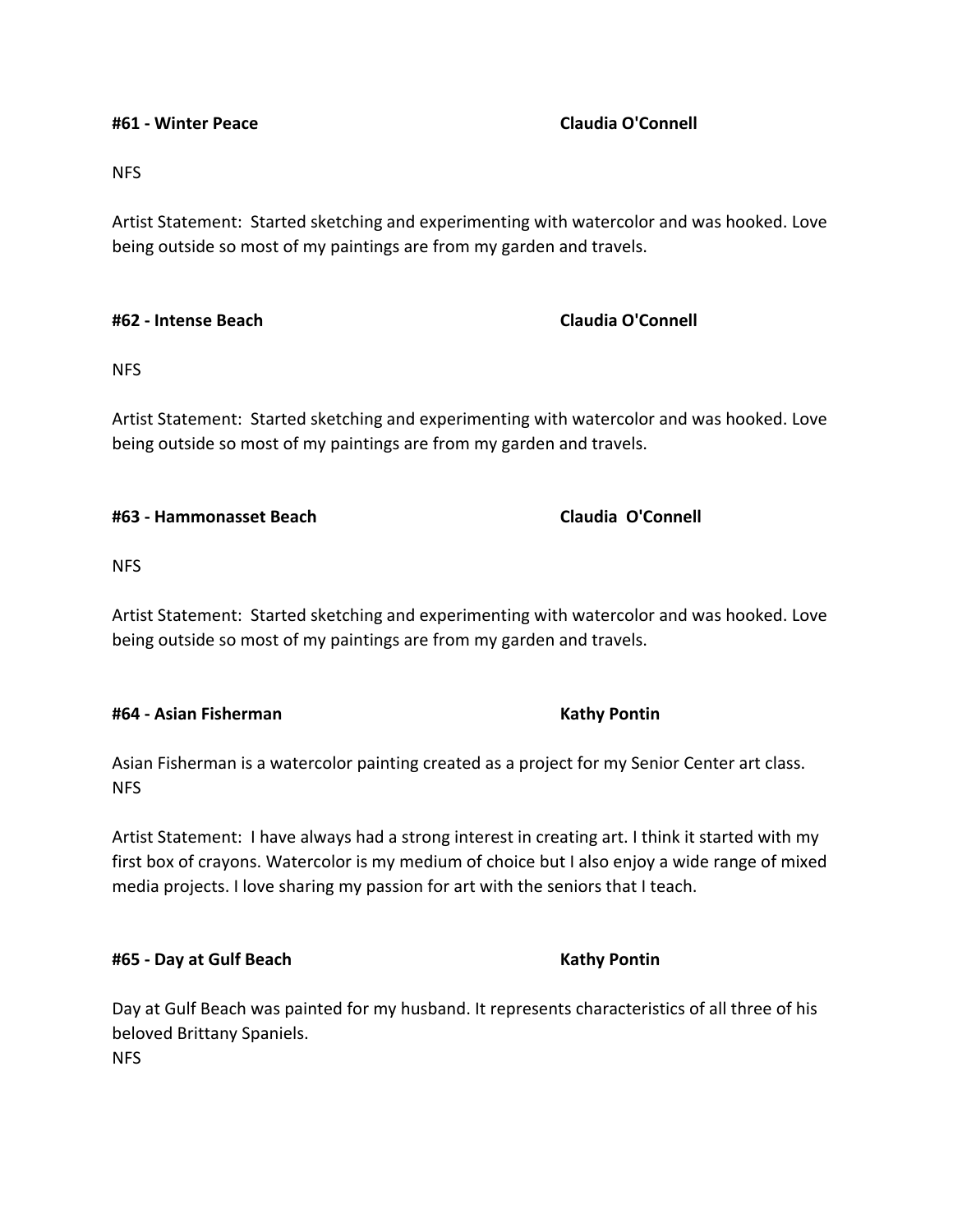Artist Statement: I have always had a strong interest in creating art. I think it started with my first box of crayons. Watercolor is my medium of choice but I also enjoy a wide range of mixed media projects. I love sharing my passion for art with the seniors that I teach.

# **#66 - Harbor Scene Kathy Pontin**

Harbor Scene was an exercise in using purple as the primary shadow color. NFS

Artist Statement: I have always had a strong interest in creating art. I think it started with my first box of crayons. Watercolor is my medium of choice but I also enjoy a wide range of mixed media projects. I love sharing my passion for art with the seniors that I teach.

# **#67 - Flower in Bloom Janice Reynolds**

NFS

Artist Statement: I have always worked in arts & crafts, rug hooking, crewel embroidery and cross stitch.

## **#68 - Shades of Pink Janice Reynolds**

NFS

Artist Statement: I have always worked in arts & crafts, rug hooking, crewel embroidery and cross stitch.

## **#69 - My Three Sons Wayne Starkey**

I am the father of three sons. They are the son-flowers of my life. I finished this work over 20 years ago. It is still my wife's favorite. NFS

Artist Statement: This is the most peaceful activity I can do.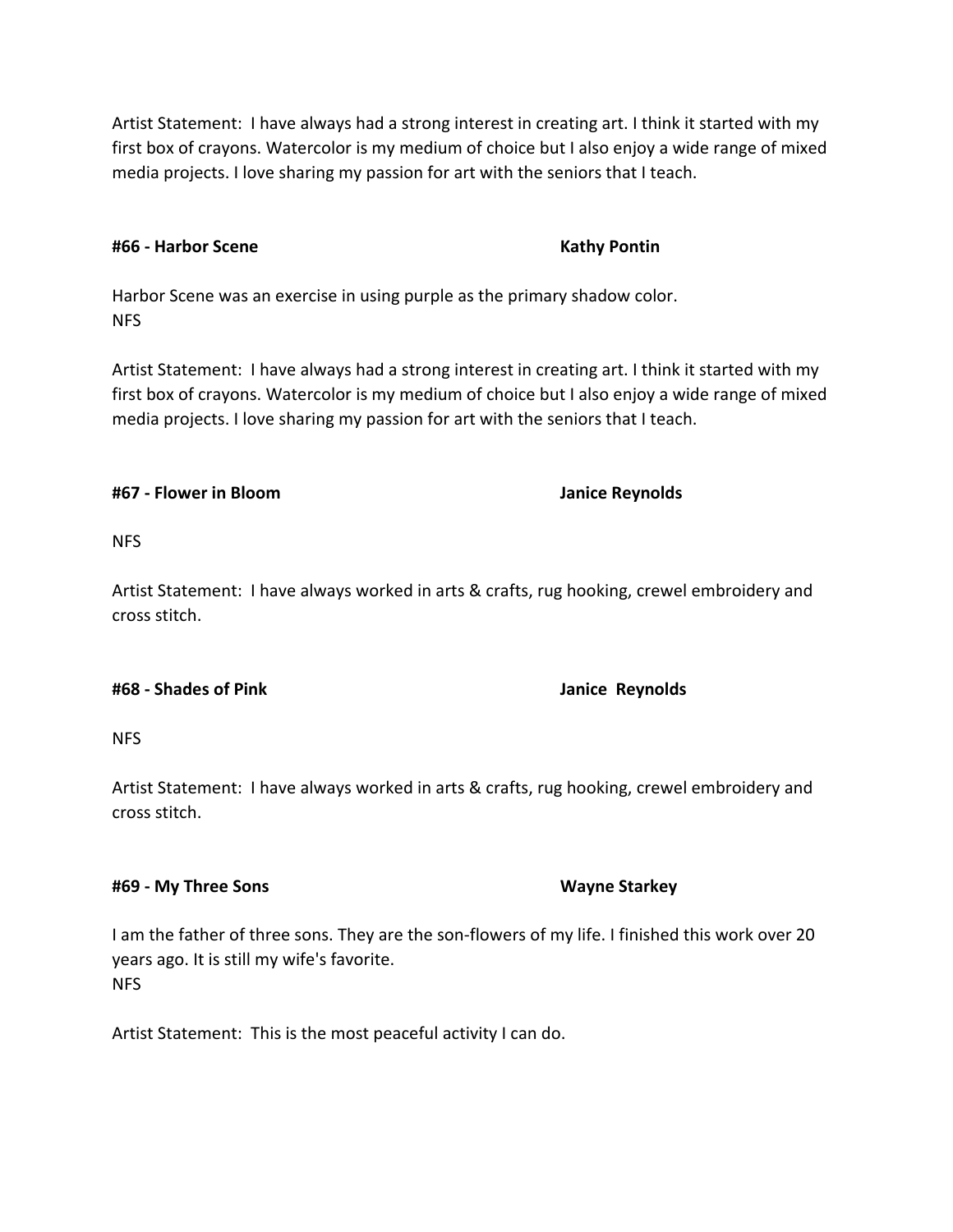# **#70 - Cottage in Oguinquit Wayne Starkey**

This small cottage can be seen walking back from Ogunquit beach in Maine. It is a white house, but I preferred to paint it green. **NFS** 

Artist Statement: This is the most peaceful activity I can do.

## **#71 - Clay Pot Wayne Starkey**

There is nothing special about this watercolor replica, but I really loved painting it. NFS

Artist Statement: This is the most peaceful activity I can do.

## **#72 - Bowl of Fruit, replica Wayne Starkey**

This is a replica of a painting by Paul Cezanne. I loved the original and really enjoyed reproducing it. Sorry Paul. NFS

Artist Statement: This is the most peaceful activity I can do.

## **#73 - A Time Gone By Nancy Urban**

This is a Pastel rendering of a victorian era woman with her parasol. **NFS** 

## **#74 - A Victorian Summer Day in the Garden Nancy Urban**

I've always loved the Victorian era and it's feminine, graceful fashion. NFS

### **#75 - Flight of the Hummingbird Nancy Urban**

I am always inspired by nature, it's inherent beauty and it's special visitors in the garden.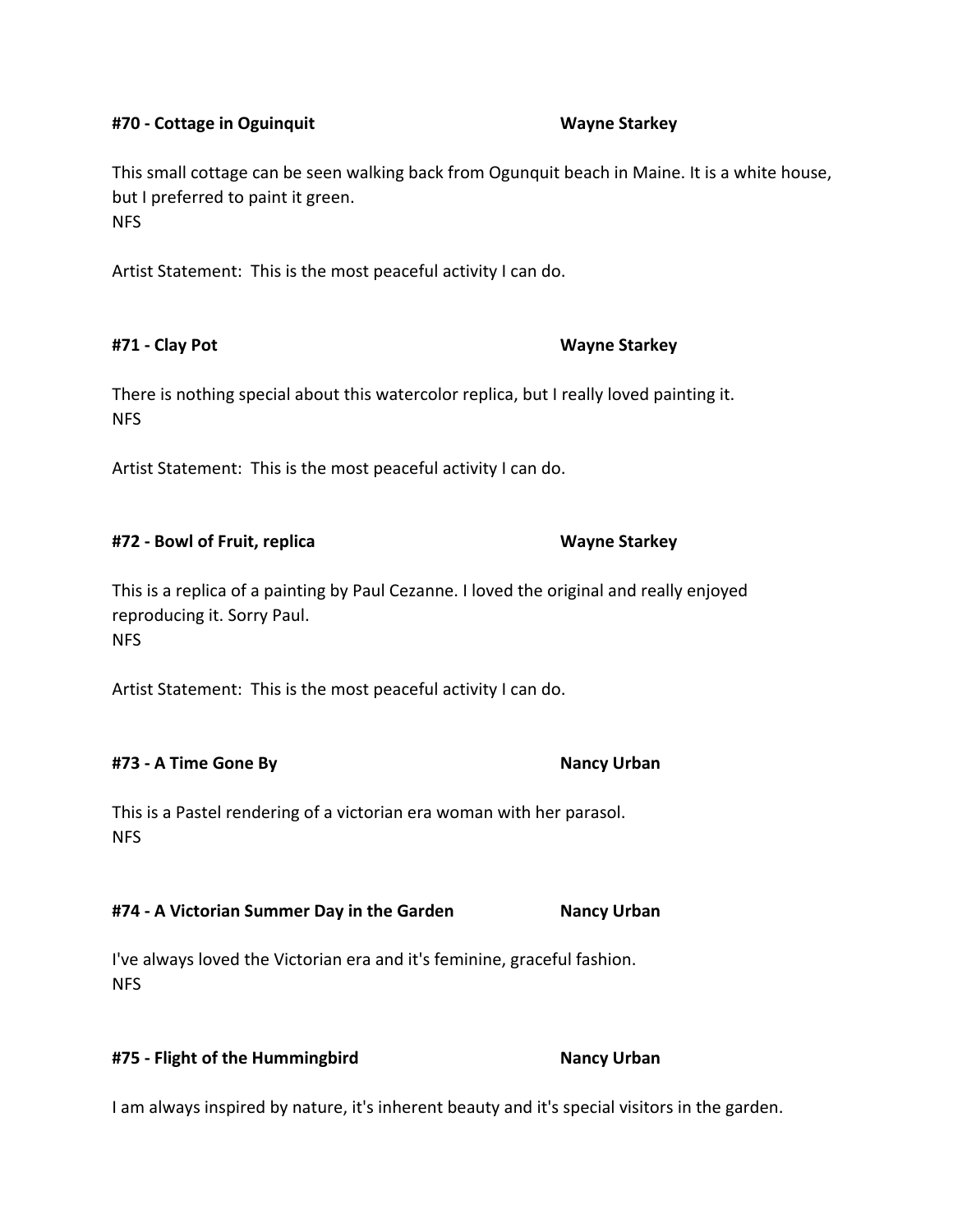**#76 - Peaceful Reflections Nancy Urban**

I love working in pastels with their vast array of colors. NFS

## **#77 - Shades of Pastel Colors William Wood**

I created this abstract geometric freehanded art drawing that utilizes pastels and warm colors created on duuring my Programming Activity at the Assisted Living where I reside.

Artist Statement: William Wood has a passion for creating his own view and ideas.

I study and apprciate nature so much. Creating the shading and layering of colors on the leaves in the background is a challenge. I placed the monarch on the milkweed, one of it's favorite food sources. This was my 3rd work with Prisma color pencils. NFS

Artist Statement: In early years I began cutting out paper shapes to make my art. I remember my Mother sharing her ink drawings with me. She told me she had learned to draw pansies from her Mother. In 2000 I dove into prisma pencil art classes, and today I'm still intrigued to learn more forms of art expression.

## **#79 - Strings Rosalyn Wright**

This acrylic pour painting was a totally new experience for me. I courageously attempted using strings to produce something new and exciting. I loved the whole experience. NFS

Artist Statement: In early years I began cutting out paper shapes to make my art. I remember my Mother sharing her ink drawings with me. She told me she had learned to draw pansies from her Mother. In 2000 I dove into prisma pencil art classes, and today I'm still intrigued to learn more forms of art expression.

NFS

**#78 - Stillness Rosalyn Wright**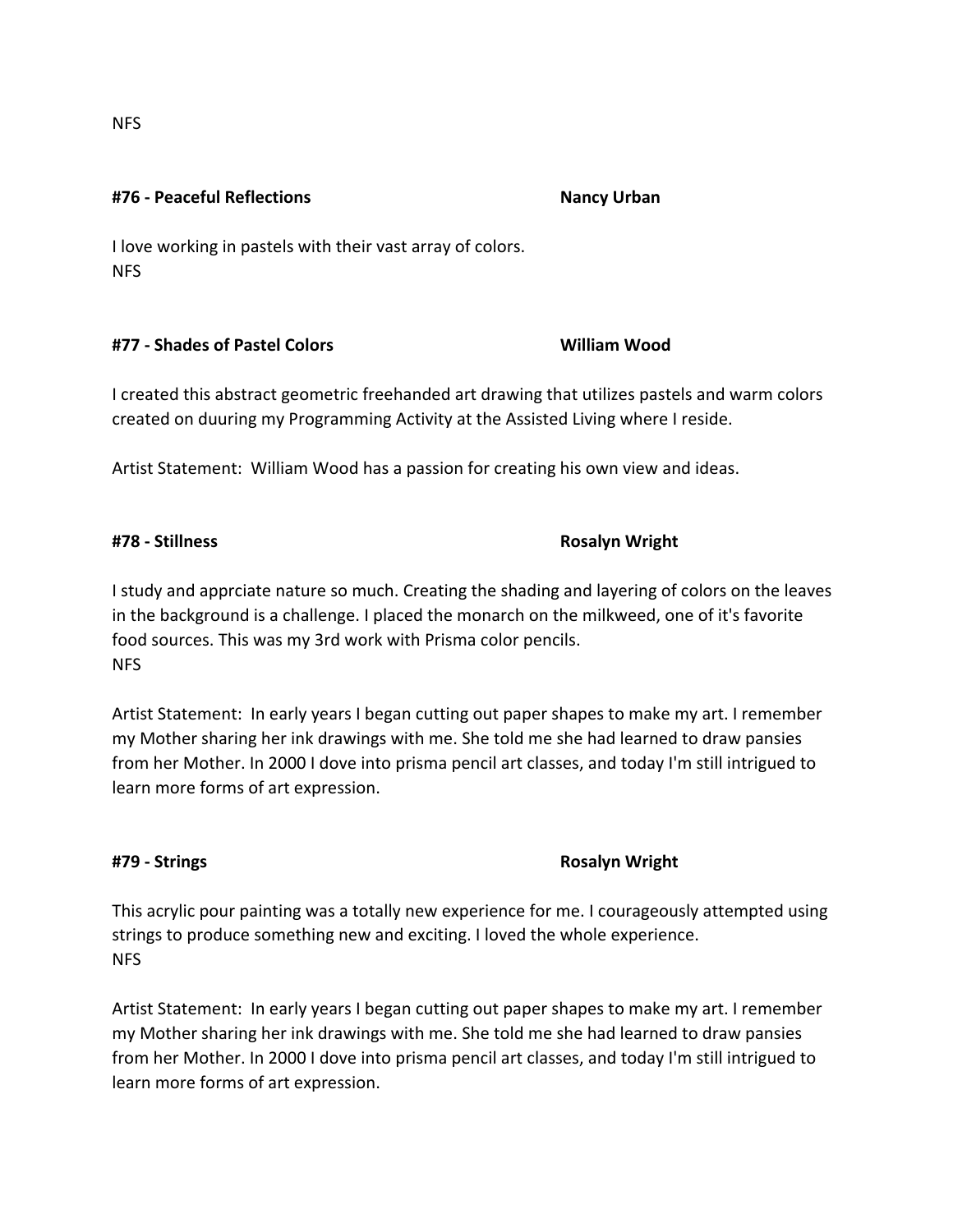**#80 - Blue Bird Ted Yatsinko #81 - Snuggles Ted Yatsinko #82 - Blue Bird Blossom Ted Yatsinko #83 - Lacy Ted Yatsinko #84 – Welcome Sound Valerie Warren**

This loon was painted from a photograph I took on Woodland Lake in Michigan. A friend has a cottage on this lake which we visit several times over the summer. The time at the cottage is not complete until I see and hear the loons. NFS

Artist Statement: I always loved art since I was a little girl. My seventh grade art teacher recognized that I had natural ability in art. She encouraged me to pursue art. In High School I decided to become an art teacher. I taught students for years. Now upon retiring, I joined an art group and am pursuing doing my own work.

## **#85 – Double Vision Valerie Warren**

This painting came to me from my middle daughter for her youngest boy. She saw this concept and asked if I could do something like that. I said yes. Warren, our youngest grandson, loves anything moose. Hence the subject of the painting. NFS

Artist Statement: I always loved art since I was a little girl. My seventh grade art teacher recognized that I had natural ability in art. She encouraged me to pursue art. In High School I decided to become an art teacher. I taught students for years. Now upon retiring, I joined an art group and am pursuing doing my own work.